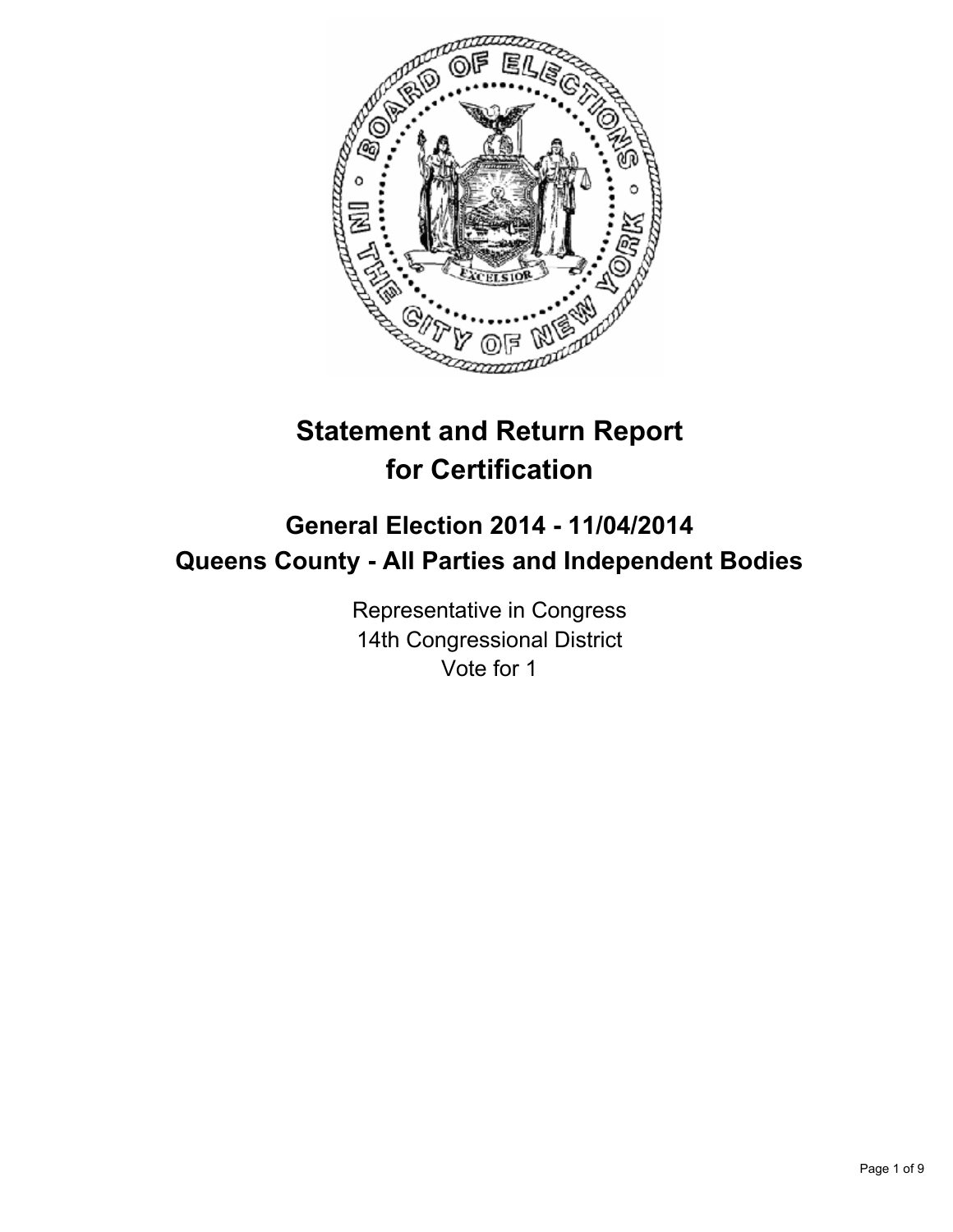

| PUBLIC COUNTER                                           | 101 |
|----------------------------------------------------------|-----|
| <b>EMERGENCY</b>                                         | 0   |
| ABSENTEE/MILITARY                                        | 7   |
| FEDERAL                                                  | 0   |
| <b>SPECIAL PRESIDENTIAL</b>                              | 0   |
| <b>AFFIDAVIT</b>                                         | 0   |
| <b>Total Ballots</b>                                     | 108 |
| Less - Inapplicable Federal/Special Presidential Ballots | 0   |
| <b>Total Applicable Ballots</b>                          | 108 |
| JOSEPH CROWLEY (DEMOCRATIC)                              | 39  |
| ELIZABETH PERRI (CONSERVATIVE)                           | 35  |
| JOSEPH CROWLEY (WORKING FAMILIES)                        | 9   |
| <b>Total Votes</b>                                       | 83  |
| Unrecorded                                               | 25  |

| <b>PUBLIC COUNTER</b>                                    | 2,171 |
|----------------------------------------------------------|-------|
| <b>EMERGENCY</b>                                         | 0     |
| ABSENTEE/MILITARY                                        | 85    |
| <b>FEDERAL</b>                                           | 10    |
| <b>SPECIAL PRESIDENTIAL</b>                              | 0     |
| <b>AFFIDAVIT</b>                                         | 15    |
| <b>Total Ballots</b>                                     | 2,281 |
| Less - Inapplicable Federal/Special Presidential Ballots | 0     |
| <b>Total Applicable Ballots</b>                          | 2,281 |
| <b>JOSEPH CROWLEY (DEMOCRATIC)</b>                       | 1,249 |
| ELIZABETH PERRI (CONSERVATIVE)                           | 459   |
| JOSEPH CROWLEY (WORKING FAMILIES)                        | 142   |
| MARK MYSLOWSKY (WRITE-IN)                                |       |
| MICHAEL M. HAN (WRITE-IN)                                | 1     |
| UNATTRIBUTABLE WRITE-IN (WRITE-IN)                       | 2     |
| <b>Total Votes</b>                                       | 1,854 |
| Unrecorded                                               | 427   |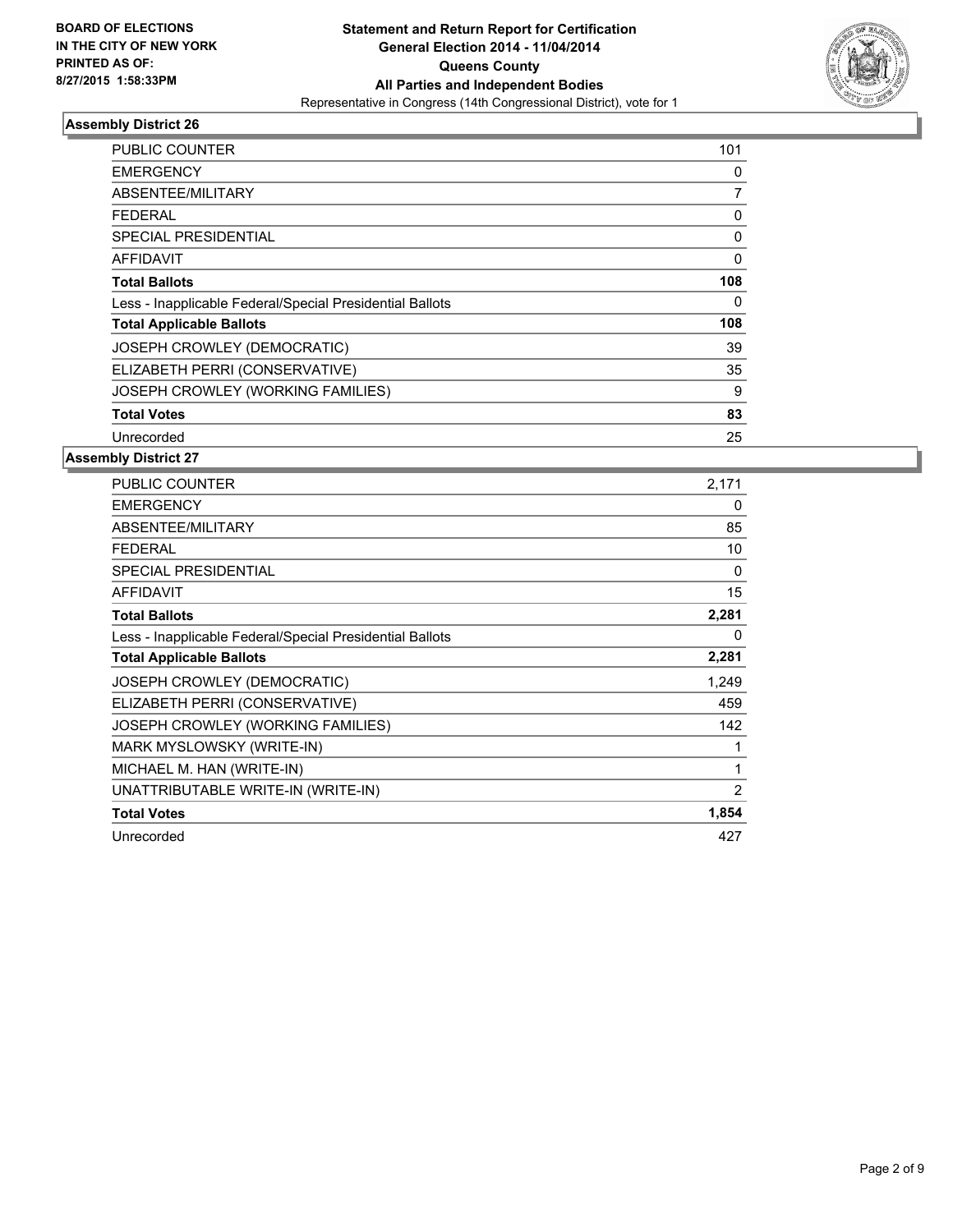

| PUBLIC COUNTER                                           | 5,677          |
|----------------------------------------------------------|----------------|
| <b>EMERGENCY</b>                                         | 0              |
| ABSENTEE/MILITARY                                        | 149            |
| <b>FEDERAL</b>                                           | 57             |
| <b>SPECIAL PRESIDENTIAL</b>                              | 0              |
| <b>AFFIDAVIT</b>                                         | 73             |
| <b>Total Ballots</b>                                     | 5,956          |
| Less - Inapplicable Federal/Special Presidential Ballots | 0              |
| <b>Total Applicable Ballots</b>                          | 5,956          |
| JOSEPH CROWLEY (DEMOCRATIC)                              | 3,878          |
| ELIZABETH PERRI (CONSERVATIVE)                           | 719            |
| JOSEPH CROWLEY (WORKING FAMILIES)                        | 519            |
| CONRAD GARGONE (WRITE-IN)                                | 1              |
| DAVID ROSASCO (WRITE-IN)                                 | $\overline{2}$ |
| ELYSE TREVERS (WRITE-IN)                                 | 1              |
| HAL DILLINGER (WRITE-IN)                                 | 1              |
| MAR DINKHA IV (WRITE-IN)                                 | 1              |
| MARVIN JEFFCOAT (WRITE-IN)                               | 1              |
| NOSMO KING (WRITE-IN)                                    | 1              |
| UNATTRIBUTABLE WRITE-IN (WRITE-IN)                       | 3              |
| <b>Total Votes</b>                                       | 5,127          |
| Unrecorded                                               | 829            |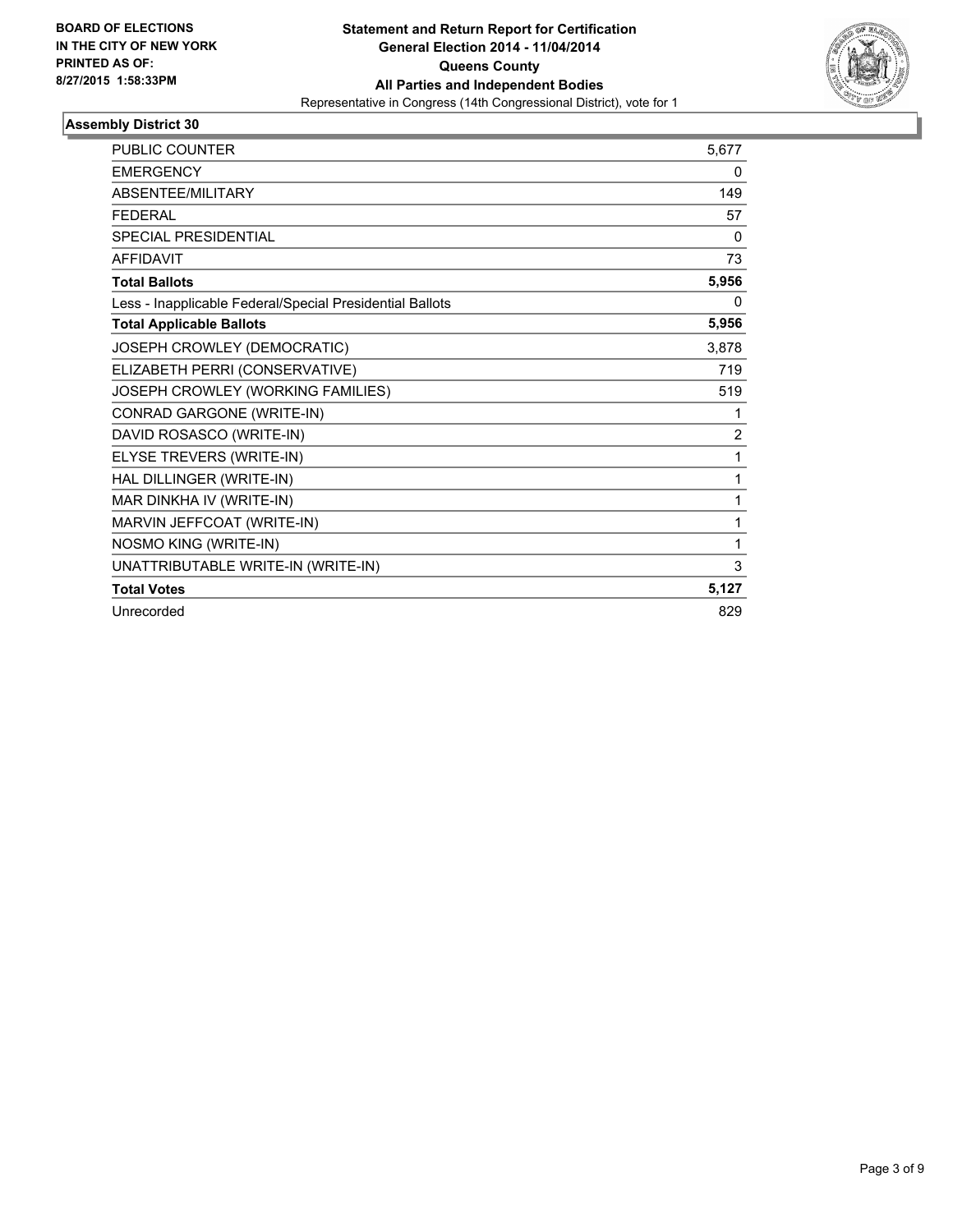

| <b>PUBLIC COUNTER</b>                                    | 9,410        |
|----------------------------------------------------------|--------------|
| <b>EMERGENCY</b>                                         | 0            |
| ABSENTEE/MILITARY                                        | 207          |
| <b>FEDERAL</b>                                           | 80           |
| <b>SPECIAL PRESIDENTIAL</b>                              | 0            |
| <b>AFFIDAVIT</b>                                         | 132          |
| <b>Total Ballots</b>                                     | 9,829        |
| Less - Inapplicable Federal/Special Presidential Ballots | 0            |
| <b>Total Applicable Ballots</b>                          | 9,829        |
| JOSEPH CROWLEY (DEMOCRATIC)                              | 6,562        |
| ELIZABETH PERRI (CONSERVATIVE)                           | 852          |
| JOSEPH CROWLEY (WORKING FAMILIES)                        | 835          |
| AMAR RAJWANI (WRITE-IN)                                  | 1            |
| ANTHONY GRONOWICZ (WRITE-IN)                             | 1            |
| <b>BILL CLINTON (WRITE-IN)</b>                           | 1            |
| CHELSEA MANNING (WRITE-IN)                               | 1            |
| DANNY KATCH (WRITE-IN)                                   | 1            |
| HILLARY ELKINS (WRITE-IN)                                | $\mathbf{1}$ |
| JAMES COLL (WRITE-IN)                                    | $\mathbf{1}$ |
| KEITH HAMILTON COBB (WRITE-IN)                           | $\mathbf{1}$ |
| LEXI BELLE (WRITE-IN)                                    | 1            |
| RALPH NADER (WRITE-IN)                                   | 1            |
| UNATTRIBUTABLE WRITE-IN (WRITE-IN)                       | 8            |
| <b>Total Votes</b>                                       | 8,267        |
| Unrecorded                                               | 1,562        |

| <b>PUBLIC COUNTER</b>                                    | 6,036 |
|----------------------------------------------------------|-------|
| <b>EMERGENCY</b>                                         | 0     |
| ABSENTEE/MILITARY                                        | 282   |
| <b>FEDERAL</b>                                           | 15    |
| <b>SPECIAL PRESIDENTIAL</b>                              | 0     |
| <b>AFFIDAVIT</b>                                         | 77    |
| <b>Total Ballots</b>                                     | 6,410 |
| Less - Inapplicable Federal/Special Presidential Ballots | 0     |
| <b>Total Applicable Ballots</b>                          | 6,410 |
| <b>JOSEPH CROWLEY (DEMOCRATIC)</b>                       | 5,193 |
| ELIZABETH PERRI (CONSERVATIVE)                           | 215   |
| JOSEPH CROWLEY (WORKING FAMILIES)                        | 192   |
| ANDRES GARCIA (WRITE-IN)                                 | 1     |
| SEAN PATRICK MALONE (WRITE-IN)                           | 1     |
| UNATTRIBUTABLE WRITE-IN (WRITE-IN)                       | 2     |
| <b>Total Votes</b>                                       | 5,604 |
| Unrecorded                                               | 806   |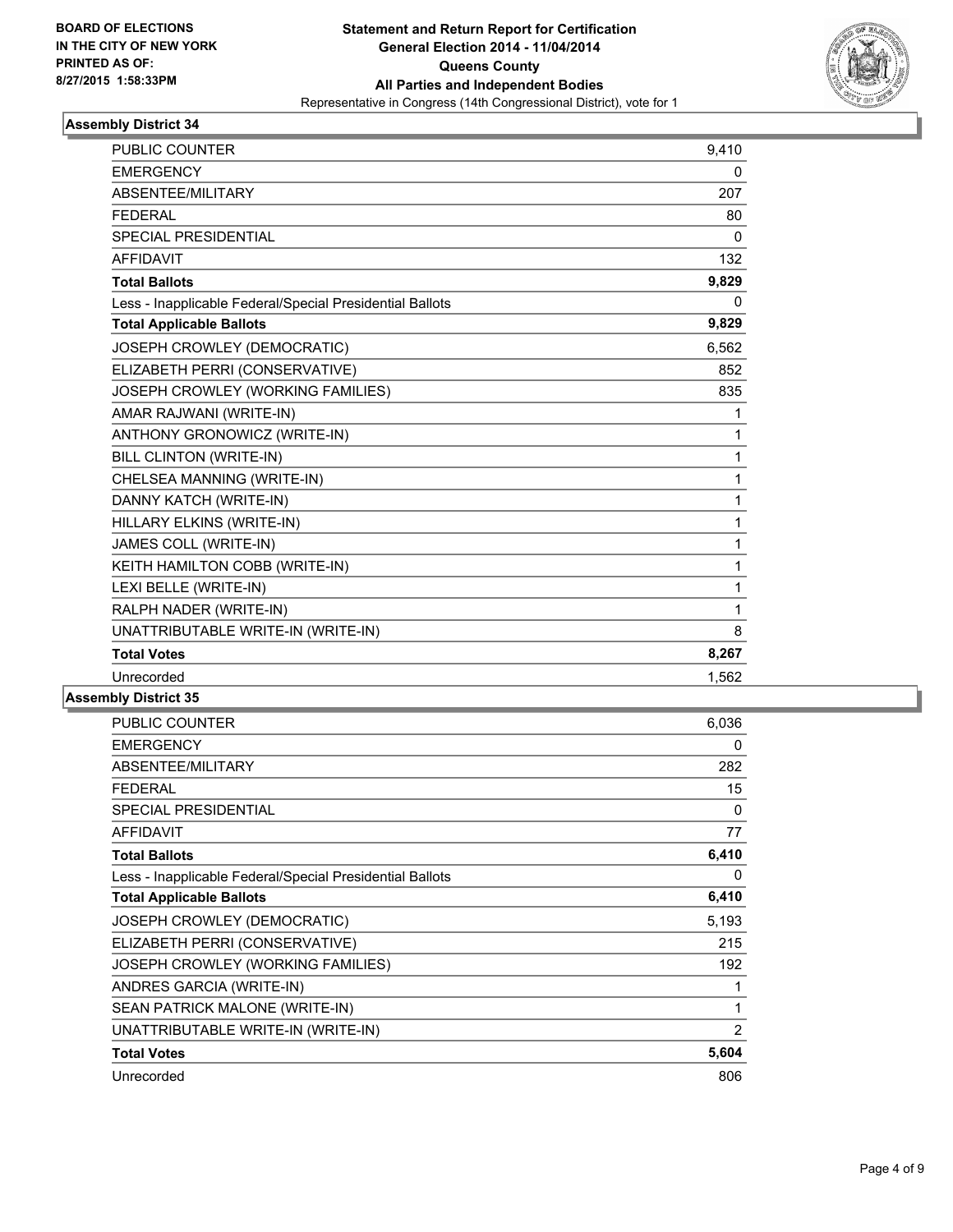

| <b>PUBLIC COUNTER</b>                                    | 6,466 |
|----------------------------------------------------------|-------|
| <b>EMERGENCY</b>                                         | 0     |
| ABSENTEE/MILITARY                                        | 134   |
| <b>FEDERAL</b>                                           | 116   |
| <b>SPECIAL PRESIDENTIAL</b>                              | 0     |
| <b>AFFIDAVIT</b>                                         | 99    |
| <b>Total Ballots</b>                                     | 6,815 |
| Less - Inapplicable Federal/Special Presidential Ballots | 0     |
| <b>Total Applicable Ballots</b>                          | 6,815 |
| JOSEPH CROWLEY (DEMOCRATIC)                              | 4,169 |
| ELIZABETH PERRI (CONSERVATIVE)                           | 838   |
| JOSEPH CROWLEY (WORKING FAMILIES)                        | 717   |
| ADOLFO HITLER (WRITE-IN)                                 | 1     |
| BARBARA CONACCHIO (WRITE-IN)                             | 1     |
| CARL E PERSON (WRITE-IN)                                 | 1     |
| ERIC KOSTON (WRITE-IN)                                   | 1     |
| JAMES GALLAGHAN (WRITE-IN)                               | 1     |
| <b>JESSE PECORA (WRITE-IN)</b>                           | 1     |
| JOHN DENNIE (WRITE-IN)                                   | 1     |
| KATHY KEFALAS (WRITE-IN)                                 | 1     |
| NICHOLAS SCOUFARAS (WRITE-IN)                            | 1     |
| PAT BUCHANAN (WRITE-IN)                                  | 1     |
| PATRICK CHRISTOPHER LAMBO (WRITE-IN)                     | 1     |
| PETER PEARSON TRAUS JR (WRITE-IN)                        | 1     |
| STEPHEN MIDDLEMAS (WRITE-IN)                             | 1     |
| THAW Z. MINN (WRITE-IN)                                  | 1     |
| TIMOTHY WU (WRITE-IN)                                    | 1     |
| UNATTRIBUTABLE WRITE-IN (WRITE-IN)                       | 6     |
| <b>Total Votes</b>                                       | 5,745 |
| Unrecorded                                               | 1,070 |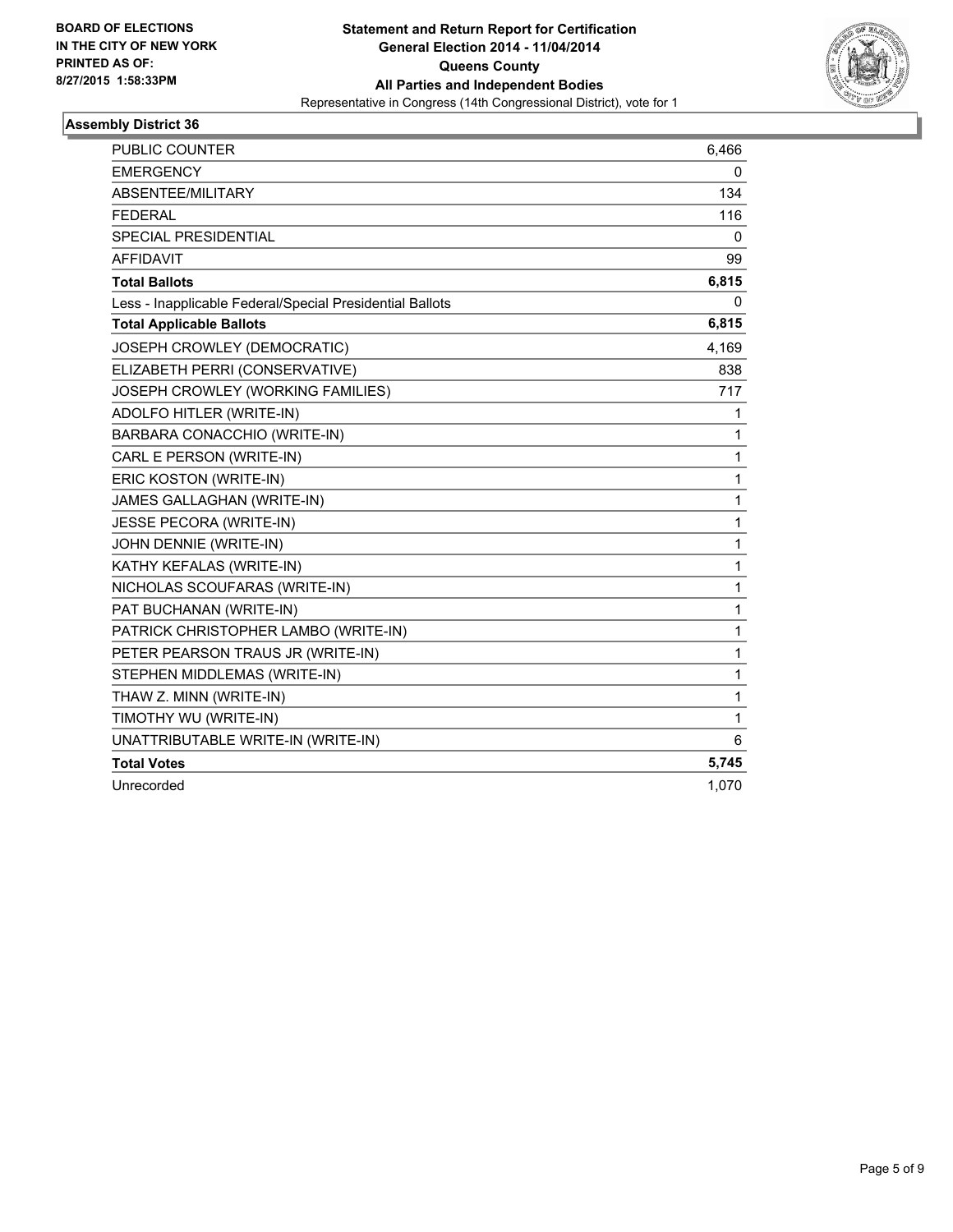

| <b>PUBLIC COUNTER</b>                                    | 4,315        |
|----------------------------------------------------------|--------------|
| <b>EMERGENCY</b>                                         | 0            |
| ABSENTEE/MILITARY                                        | 75           |
| <b>FFDFRAI</b>                                           | 36           |
| <b>SPECIAL PRESIDENTIAL</b>                              | 0            |
| <b>AFFIDAVIT</b>                                         | 75           |
| <b>Total Ballots</b>                                     | 4,501        |
| Less - Inapplicable Federal/Special Presidential Ballots | 0            |
| <b>Total Applicable Ballots</b>                          | 4,501        |
| JOSEPH CROWLEY (DEMOCRATIC)                              | 2,968        |
| ELIZABETH PERRI (CONSERVATIVE)                           | 380          |
| JOSEPH CROWLEY (WORKING FAMILIES)                        | 603          |
| CAROLYN MALONEY (WRITE-IN)                               | 1            |
| DAIVD ORTIZ (WRITE-IN)                                   | 1            |
| JAMES G VAN BRAMER (WRITE-IN)                            | 1            |
| KEVIN DUFF (WRITE-IN)                                    | 1            |
| LOUIS LILAKOS (WRITE-IN)                                 | $\mathbf{1}$ |
| MATT WHITE (WRITE-IN)                                    | $\mathbf{1}$ |
| PAUL KRUGMAN (WRITE-IN)                                  | $\mathbf{1}$ |
| PETER MONTALBANO (WRITE-IN)                              | 1            |
| PIERRE ALCANTARA (WRITE-IN)                              | $\mathbf{1}$ |
| UNATTRIBUTABLE WRITE-IN (WRITE-IN)                       | 3            |
| WALTER I. WACHIN (WRITE-IN)                              | 1            |
| <b>Total Votes</b>                                       | 3,964        |
| Unrecorded                                               | 537          |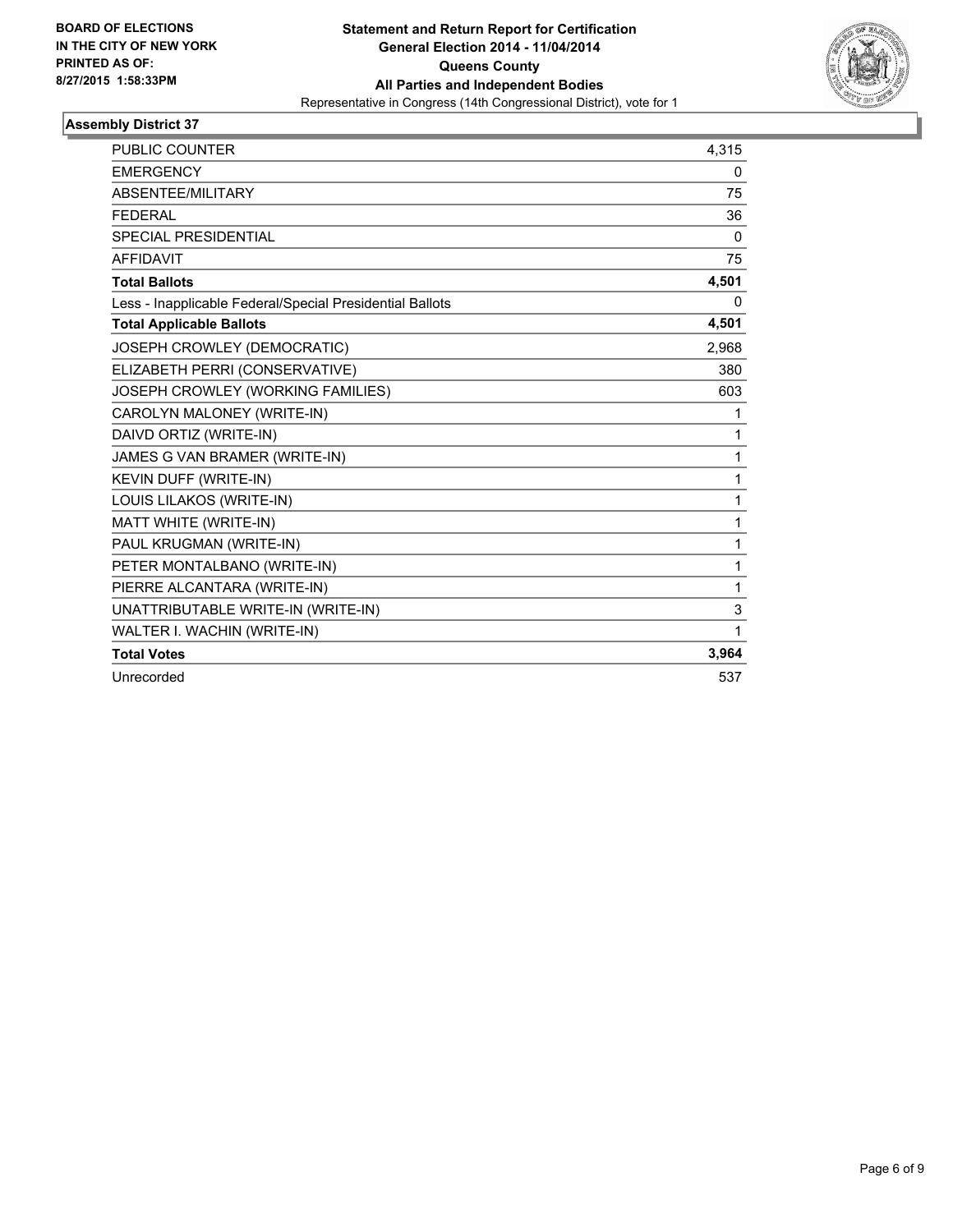

| <b>PUBLIC COUNTER</b>                                    | 5,515          |
|----------------------------------------------------------|----------------|
| <b>EMERGENCY</b>                                         | 0              |
| <b>ABSENTEE/MILITARY</b>                                 | 88             |
| <b>FEDERAL</b>                                           | 55             |
| <b>SPECIAL PRESIDENTIAL</b>                              | 0              |
| <b>AFFIDAVIT</b>                                         | 59             |
| <b>Total Ballots</b>                                     | 5,717          |
| Less - Inapplicable Federal/Special Presidential Ballots | 0              |
| <b>Total Applicable Ballots</b>                          | 5,717          |
| JOSEPH CROWLEY (DEMOCRATIC)                              | 3,794          |
| ELIZABETH PERRI (CONSERVATIVE)                           | 345            |
| JOSEPH CROWLEY (WORKING FAMILIES)                        | 490            |
| DARCY THOMPSON (WRITE-IN)                                | 1              |
| G W BUSH (WRITE-IN)                                      | 1              |
| HOWIE HAWKINS (WRITE-IN)                                 | 1              |
| JULISSA FERRERAS (WRITE-IN)                              | 1              |
| LEEANNE M G BOWLEY (WRITE-IN)                            | 1              |
| UNATTRIBUTABLE WRITE-IN (WRITE-IN)                       | 6              |
| UNCOUNTED WRITE-IN PER STATUTE (WRITE-IN)                | $\overline{2}$ |
| <b>Total Votes</b>                                       | 4,642          |
| Unrecorded                                               | 1,075          |

| <b>Total Votes</b>                                       | 0 |
|----------------------------------------------------------|---|
| JOSEPH CROWLEY (WORKING FAMILIES)                        | 0 |
| ELIZABETH PERRI (CONSERVATIVE)                           | 0 |
| JOSEPH CROWLEY (DEMOCRATIC)                              | 0 |
| <b>Total Applicable Ballots</b>                          | 0 |
| Less - Inapplicable Federal/Special Presidential Ballots | 0 |
| <b>Total Ballots</b>                                     | 0 |
| <b>AFFIDAVIT</b>                                         | 0 |
| SPECIAL PRESIDENTIAL                                     | 0 |
| <b>FEDERAL</b>                                           | 0 |
| ABSENTEE/MILITARY                                        | 0 |
| <b>EMERGENCY</b>                                         | 0 |
| <b>PUBLIC COUNTER</b>                                    | 0 |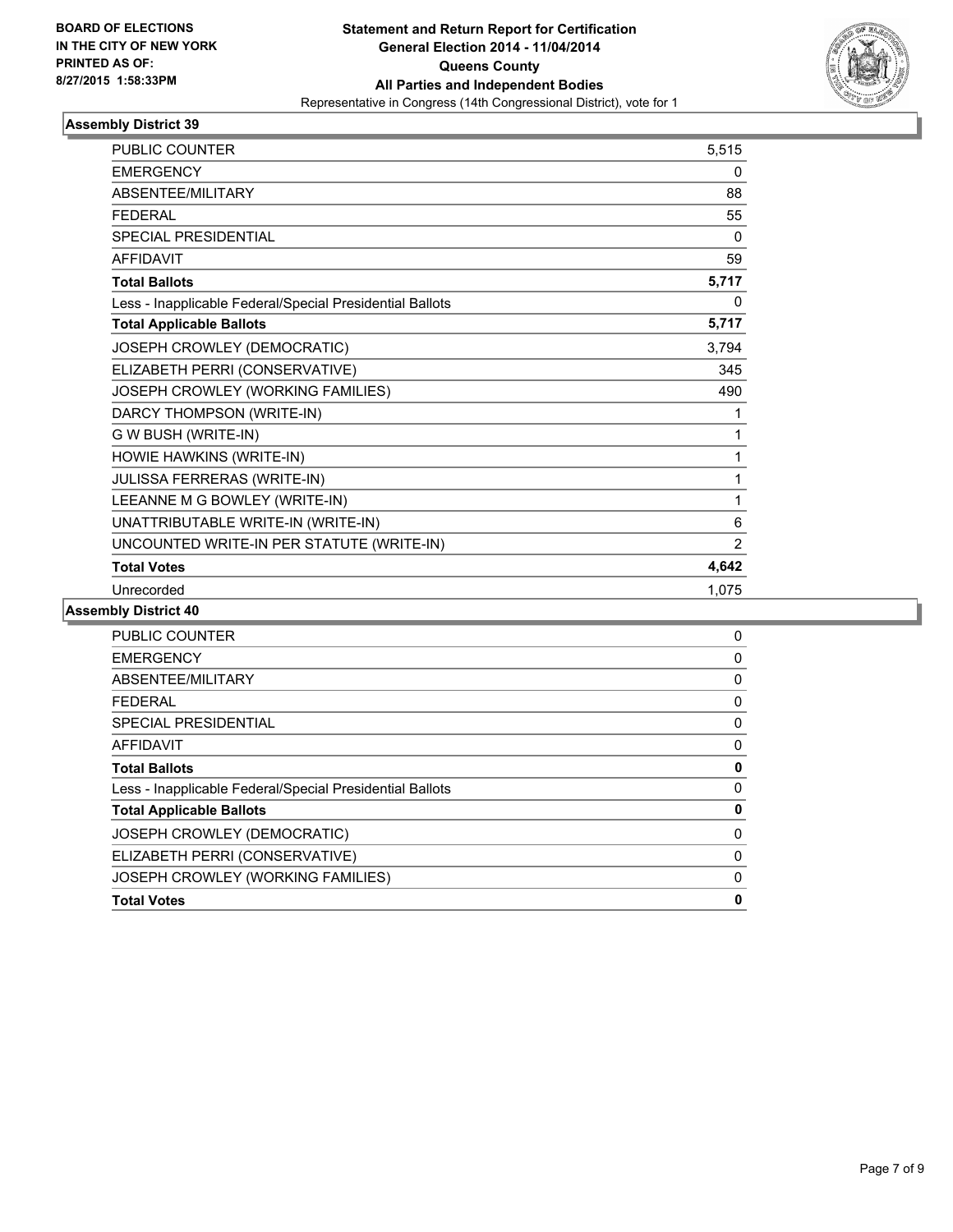

### **Total for Representative in Congress (14th Congressional District) - Queens County**

| PUBLIC COUNTER                                           | 39,691                  |
|----------------------------------------------------------|-------------------------|
| <b>EMERGENCY</b>                                         | 0                       |
| ABSENTEE/MILITARY                                        | 1,027                   |
| <b>FEDERAL</b>                                           | 369                     |
| SPECIAL PRESIDENTIAL                                     | 0                       |
| <b>AFFIDAVIT</b>                                         | 530                     |
| <b>Total Ballots</b>                                     | 41,617                  |
| Less - Inapplicable Federal/Special Presidential Ballots | $\Omega$                |
| <b>Total Applicable Ballots</b>                          | 41,617                  |
| JOSEPH CROWLEY (DEMOCRATIC)                              | 27,852                  |
| ELIZABETH PERRI (CONSERVATIVE)                           | 3,843                   |
| JOSEPH CROWLEY (WORKING FAMILIES)                        | 3,507                   |
| ADOLFO HITLER (WRITE-IN)                                 | 1                       |
| AMAR RAJWANI (WRITE-IN)                                  | 1                       |
| ANDRES GARCIA (WRITE-IN)                                 | 1                       |
| ANTHONY GRONOWICZ (WRITE-IN)                             | 1                       |
| BARBARA CONACCHIO (WRITE-IN)                             | 1                       |
| BILL CLINTON (WRITE-IN)                                  | 1                       |
| CARL E PERSON (WRITE-IN)                                 | 1                       |
| CAROLYN MALONEY (WRITE-IN)                               | 1                       |
| CHELSEA MANNING (WRITE-IN)                               | $\mathbf{1}$            |
| CONRAD GARGONE (WRITE-IN)                                | 1                       |
| DAIVD ORTIZ (WRITE-IN)                                   | 1                       |
| DANNY KATCH (WRITE-IN)                                   | 1                       |
| DARCY THOMPSON (WRITE-IN)                                | 1                       |
| DAVID ROSASCO (WRITE-IN)                                 | $\overline{\mathbf{c}}$ |
| ELYSE TREVERS (WRITE-IN)                                 | 1                       |
| ERIC KOSTON (WRITE-IN)                                   | 1                       |
| G W BUSH (WRITE-IN)                                      | 1                       |
| HAL DILLINGER (WRITE-IN)                                 | $\mathbf{1}$            |
| HILLARY ELKINS (WRITE-IN)                                | 1                       |
| HOWIE HAWKINS (WRITE-IN)                                 | 1                       |
| JAMES COLL (WRITE-IN)                                    | 1                       |
| JAMES G VAN BRAMER (WRITE-IN)                            | 1                       |
| JAMES GALLAGHAN (WRITE-IN)                               | 1                       |
| <b>JESSE PECORA (WRITE-IN)</b>                           | 1                       |
| JOHN DENNIE (WRITE-IN)                                   | 1                       |
| JULISSA FERRERAS (WRITE-IN)                              | 1                       |
| KATHY KEFALAS (WRITE-IN)                                 | 1                       |
| KEITH HAMILTON COBB (WRITE-IN)                           | 1                       |
| KEVIN DUFF (WRITE-IN)                                    | 1                       |
| LEEANNE M G BOWLEY (WRITE-IN)                            | 1                       |
| LEXI BELLE (WRITE-IN)                                    | 1                       |
| LOUIS LILAKOS (WRITE-IN)                                 | 1                       |
| MAR DINKHA IV (WRITE-IN)                                 | 1                       |
| MARK MYSLOWSKY (WRITE-IN)                                | 1                       |